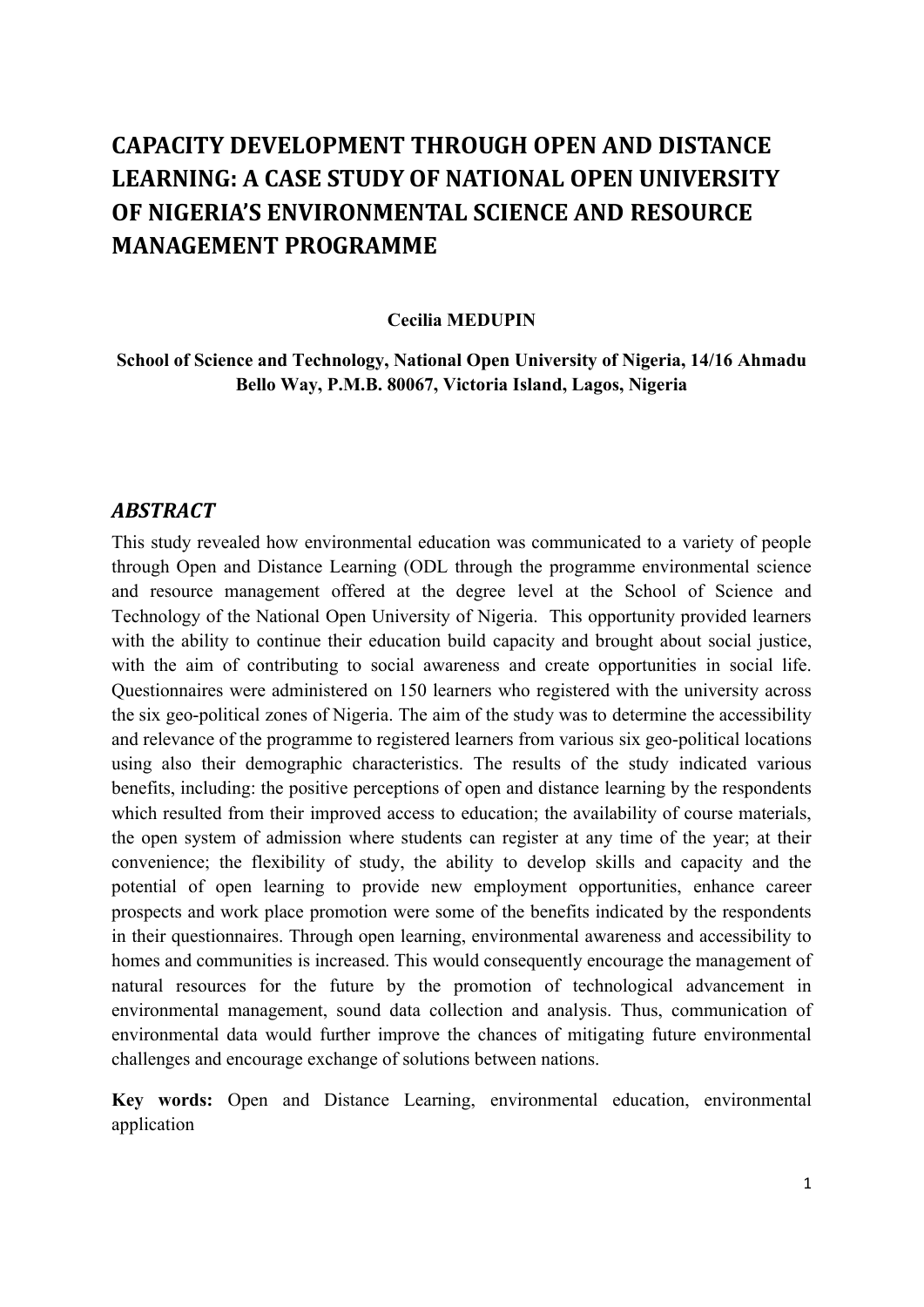### *1. INTRODUCTION*

Open and Distant Learning (ODL) a non contiguous form of study, affords a learner the flexibility of study, independent of time and space (Jegede, Barry & Fisher 1995). It is a force which contributes to social and economic development and has therefore become an indispensable part of the mainstream of educational development in both developed and developing countries (Moore 2002). This growth is especially stimulated by increasing interest in the internet and multimedia which has enabled learning to be realised among various groups including the disadvantaged, rural communities, illiterate populations and among student/learners who can combine work and education. It also provides easier options for employers who can boost professional development of their employees through skills' development, increase work productivity and flexibility especially for training times. In view of these characteristics, ODL has the potential to promote higher education by bringing down the barriers that discourage socio-economic growth such as cultural, social, perceptual and economic hindrances and capable of providing skills as that of the conventional mode.

National Open University of Nigeria (NOUN) has been a successful enterprise with an objective to address the educational needs of masses in the country. In view of the challenges of environmental degradation from human activities which are affecting the farmlands, women and children, localities, families, businesses etc, it has been shown that a greater environmental awareness is required to help people understand these changes so as to foster transformations that may occur in terms of policy institution, enforcement, management, resource use and attitudinal changes. The programme Environmental Science and Resource Management therefore comes at a period where more awareness and application is needed for the management of these problems and for future sustainability. This paper addresses the benefits of this course to the current students enrolled with the university, their current employment state, and how the course could be applied in future. Furthermore, the course has been studied through the questionnaire to evaluate the effectiveness of the program to students from six geopolitical zones in Nigeria. Most of the respondents have found the program useful for their current careers, others have seen it as an opportunity to learn more about the environment given the current changes and so broaden their scope on applications. A few of the learners have seen the course as an avenue to further their studies in a chosen area.

### *2. ODL AND CAPACITY BUILDING*

Developing countries including Nigeria have large social, religious and cultural diversity, significant gaps in socio-economic standards of people and absence of equity in accessing quality education at a lower cost. Increased access, flexibility and the combination of work and education is what students/learners would understand as capacity building in open and distance learning. Thus, a well formulated ODL policy and efficient delivery system can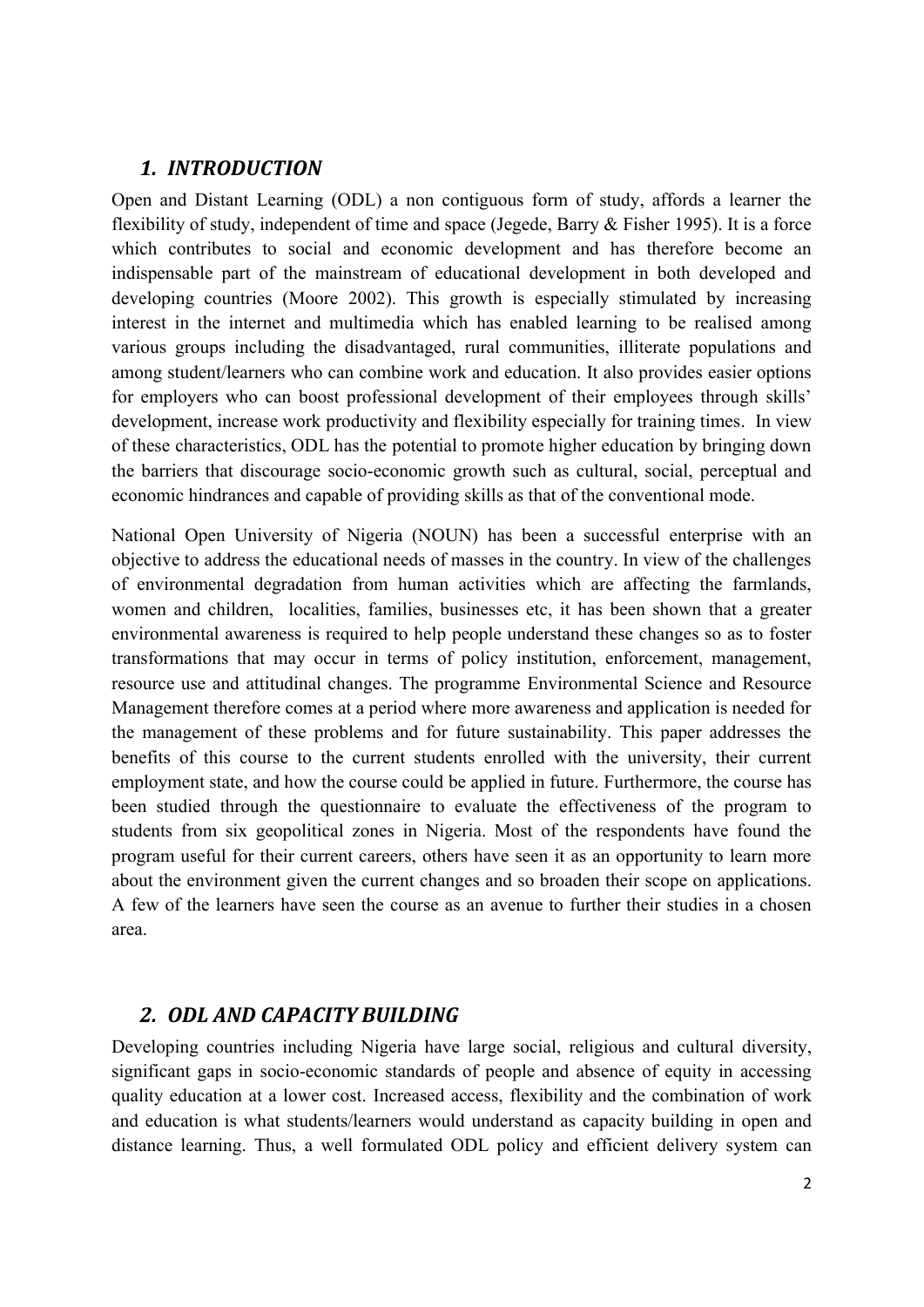serve as an effective instrument in promoting capacity by reaching target groups with limited access to conventional education and training. It would also ensure that these ODL institutions are connected with information resources that promote new changes to education and create opportunities for lifelong learning. The potential of Open and Distance learning (ODL) for sustainable learning and development provides the following advantages:

- $\checkmark$  Access to education- Dfes (2002) defines "access" as a means of bypassing barriers to learning. Accessibility allows learners who would otherwise be denied educational opportunities to gain right to use courses and this has important implication for ODL policy (Campbell & Storo 1996). Equitable access to information would promotes capacity building and the sharing of knowledge (Moore, 2002) especially in a multidisciplinary area such as Environmental Science and Resource Management which would reflect regional, social and economic needs. It follows also that the access to learning materials materials; teaching, support services, academic and administrative systems, helps to alleviate capacity constraints for economics, human resources and rural development (Jegede, 2010).
- $\checkmark$  Equitable opportunities: Confidence is been developed in the ODL as new approach in both developing and developed countries to resolving the problems of equity, access and quality. For example, the UNESCO (2001a) report states that distance education in the nine high population countries including Bangladesh, Brazil, China, Egypt, India, Indonesia, Mexico, Nigeria and Pakistan, focus on expanding and developing teacher education and non-formal education for health and other related areas. Also, in some parts of Europe (Central and Eastern), distance education is seen as an important means of supporting transformation towards democracy and a market-oriented society. Thus strategic alliances are being formed between educational institutions and the private sectors. The existence of a wide range of programs in the ODL will enable individuals to enrol in the programs that are relevant to their context and situations and adapt if necessary to their various conditions. While ODL aims to provide equitable opportunities to learners, it also needs to meet the challenges to overcome barriers to higher education and create opportunities for participation in the knowledge development cycle. In developing countries, economic constraint is one of the major factors that affect access to education. ODL can breach this gap where poor students or those who are disadvantaged or are delayed due to early pregnancies can benefit equitably from high educational programmes without extra financial burden on households. This way, ODL will break economic barriers by providing education for students of lower social economic status, bring about the development of skills, and provide opportunities for building capacity that will facilitate upward social mobility.
- $\checkmark$  Equality and integrity: ODL promotes social inclusion and participation because learners from diverse social and educational backgrounds including girls, women, gypsies, those with disability and learning difficulties, the aged can receive similar education and qualification with the same integrity as those earned through the conventional mode. It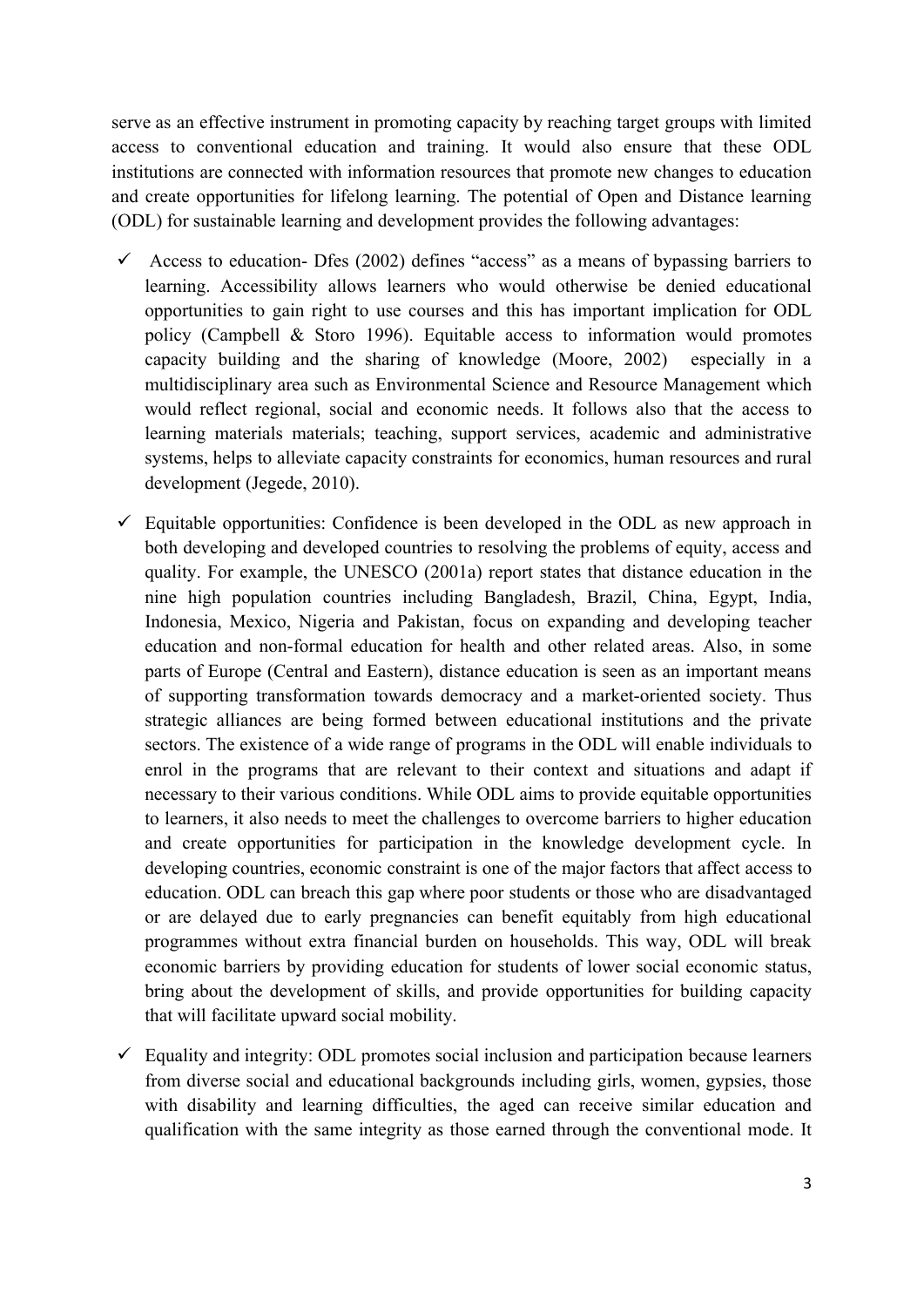brings about the development of equal rights and opportunities and the promotion of effective equality between men and women

In tandem with the above characteristics of capacity building vis-a-vis the role of ODL, this the National Open University of Nigeria has introduced a programme which would help sustain development and at the same time, cater for the deprivation caused by environmental degradation in every area of Nigeria. NOUN as indicated above, introduced a programme at undergraduate i.e. Bachelor's Degree in Environmental Science and Resource Management with the intent of introducing a postgraduate diploma in Climate Change Adaptation in the coming year. This is an attempt to justify ODL's role in resolving the problem of equity, access to education and at the same time building capacity within the environment sector.

The Programme BSc. Environmental Science and Resource Management

The BSc. Environmental Science and Resource Management is designed to equip the students with the basic skills necessary to work in a professional capacity in areas where environmental management and sustainability of natural resources are required. It is a science-based understanding of our environment which integrates social, economic and the legal aspects to it. This comprehension is vital to ensure that human needs are met, in a sustainable way, so that everyone will have access to clean water, clean air, and the earth resources required for agriculture and industrial activity.

Since Nigeria is beset with problems from climate change, pollution, gas flaring and conflicts in the Niger Delta, waste management issues and resource control, this course comes at a time where more awareness needed to be created for the future professionals who will work in various organisations, which could include the government as regulators, town planners, policy makers, corporate organisations, industries or in research to bring about the needed changes that will transform the mindset and activities of people. Although this course not only trains the learners in the skills, it also opens up the minds of the learners to apply the course to their own day to day work. These impacts will consequently and hopefully, lead to positive change in attitudes and trigger strong contributions to decision making especially as it concerns environmental protection.

The B.Sc. Environmental Science and Resource Management also aims to give the student a broad knowledge of the environment in terms of the concept, economics, and the applications of such knowledge for professional, academic and personal use. In addition, it sets out to produce good scientists with an awareness of environmental problems and solutions and who can communicate with others.

The Environmental Science and Resource Management Unit include subjects such as:

the Nigerian Environment (*which introduces the learner to the basic concepts of the environment, outlines essential features and characteristics of the Nigerian environment, discusses common environmental problems in Nigeria and recommends strategies for ameliorating some environmental problems*); Introduction to Environmental Science;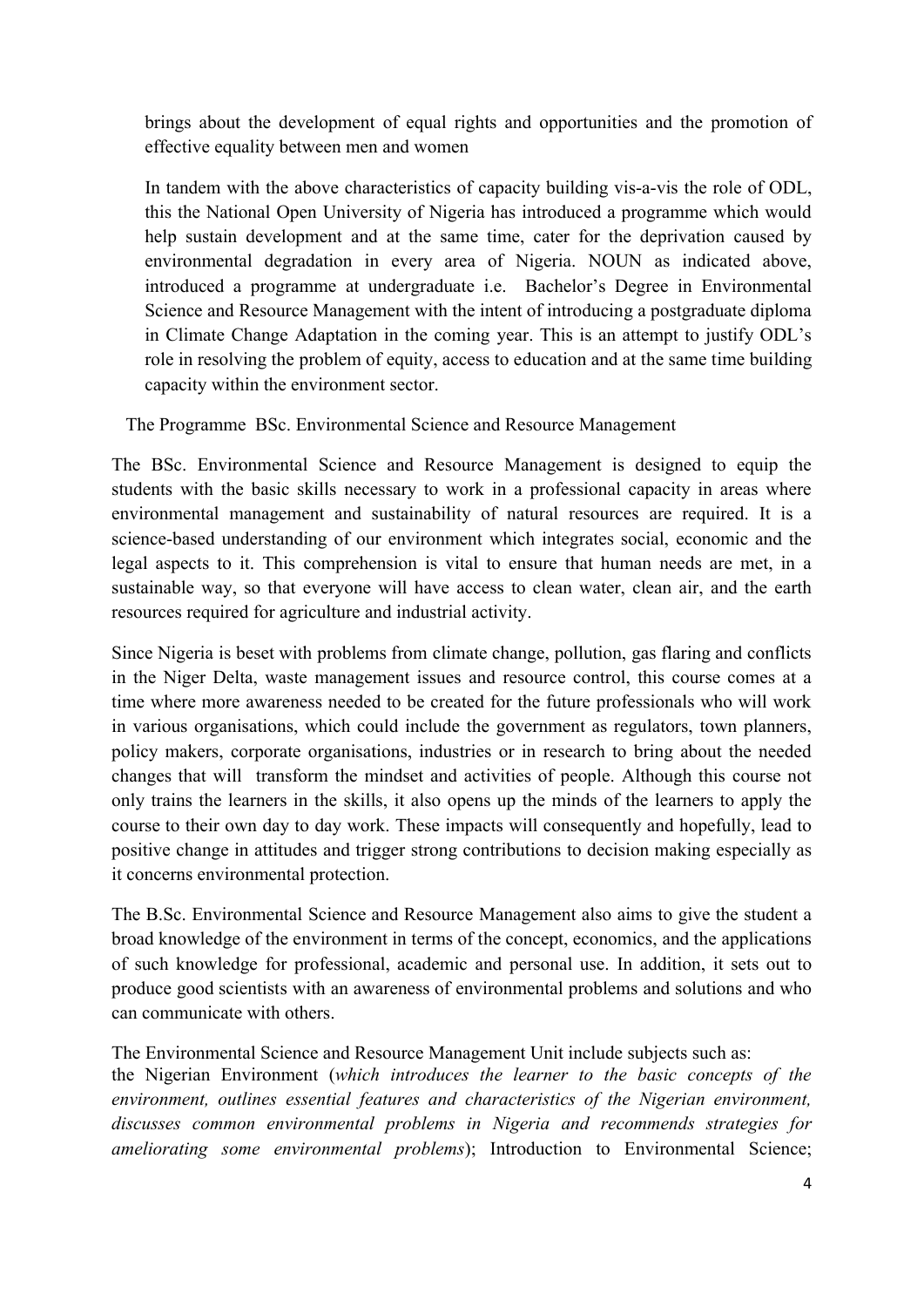Environmental Resource Management; Geographical aspects; Social aspects such as Community Participation; Introduction to Conflict and Peace Resolution; Pollution, Laws and Policies, Environmental Politics among other courses. The study of Community Participation in Environmental Management is basically concerned with the involvement of individuals, groups and communities in the affairs of managing the environment where they live in and how these communities can make congruent decisions that will positively affect their environment.

Since commencement in 2003, the programme is offered in the main cities of Nigeria. The study centres are established at more than 36 states of the Federation in the six geopolitical zones in Nigeria- i.e. the North East, North West, North Central South East, South West, and South South regions of the country. In addition to these centres, special centres have been created such as in the military barracks and in the prisons. The BSc. Environmental Science and Resource Management programme is spread over four semesters and with a total credit of 120. Student enrolment has increased over the years.

Course materials and course guides are prepared written by peer collaborators and made available for learners, online or via hardcopies. Students have access to the materials as well as their facilitators and are released to the public domain by the institution. However, the courses are open to modification by the various course facilitators who might wish to tailor the contents to their local surroundings. Case studies are also provided for the learners in courses such as the environmental impact assessment and Environment protection agencies. This way, learners can readily identify with issues that border on their own environment and could apply such knowledge.

## *3. METHODOLOGY*

150 samples consisting of students of Environmental Science and Resource Management were randomly selected from the six geo-political zones in Nigeria i.e. the North West (Borno); North East (Jigawa and Kano) North Central (Lokoja and Minna), South East (Abia State and Enugu), South West (Ekiti and Lagos) and South South Regions (Akwa Ibom and Port Harcourt). The instrument used was the questionnaire and these were distributed to the students through the Centre Managers and their staff. Of the selected regions and the questionnaires distributed, 117 answered questionnaires were received.

Sample locations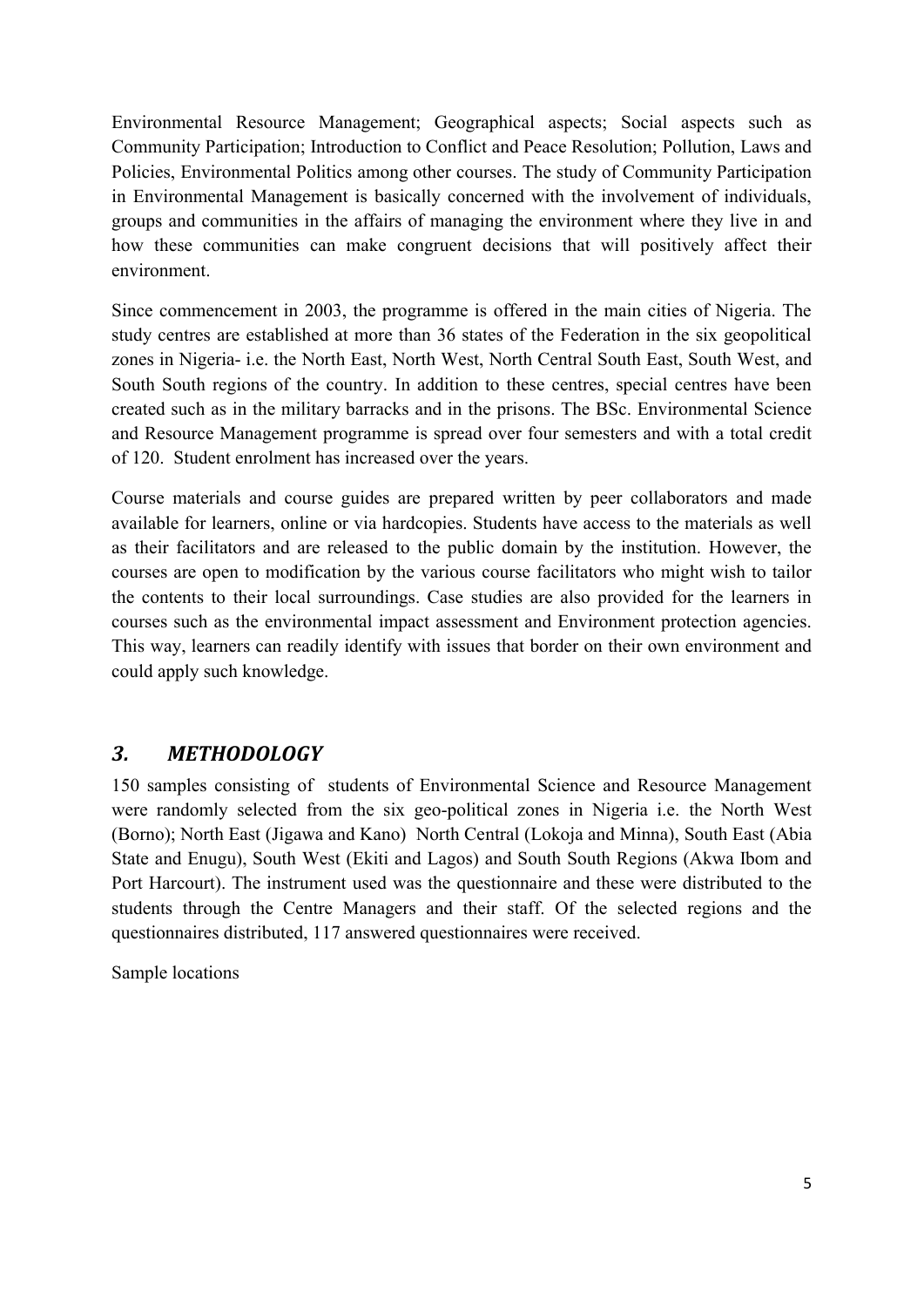

**Figure 1: Map of Nigeria showing sample locations,** *adapted from Google images for blank map with Nigerian States*



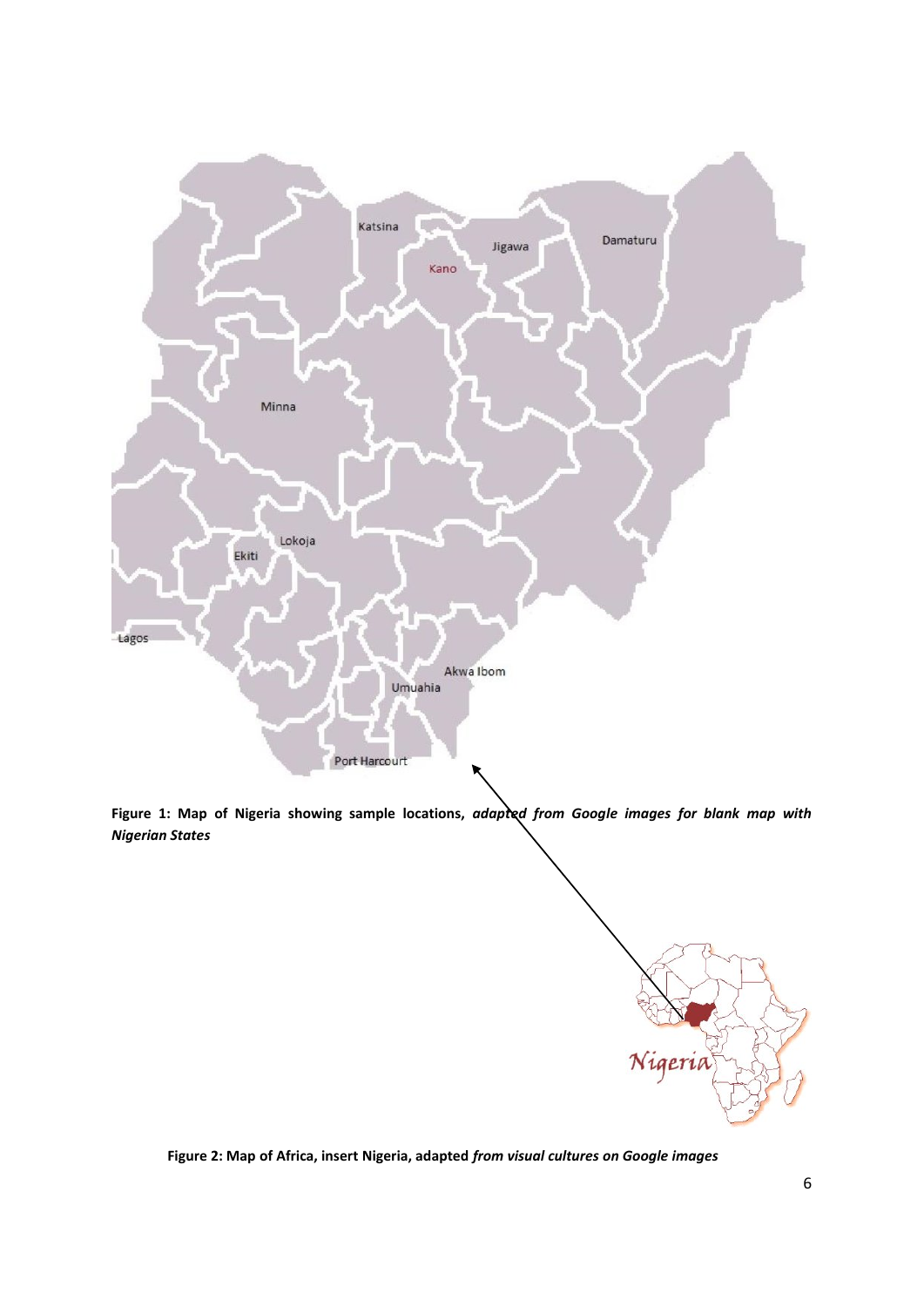## *4.0 DATA ANALYSIS*

### **4.1 Demographic characteristics**

A demographic profile of age, gender, marital and employment status were collected though a questionnaire. Of these results, 53 of the respondents were males while 64 were females selected from the 6 geo-political zones in Nigeria as tabulated in Tables 1 and 2 below:

| Table 1:<br>Distribution of<br>questionnaire<br>within six geo-<br>political regions<br>in NigeriaTo<br>whom<br>Administered | Number                               | Males | Females | Percentage $(\% )$<br>Males | Percentage<br>$(\%)$ Female |  |  |
|------------------------------------------------------------------------------------------------------------------------------|--------------------------------------|-------|---------|-----------------------------|-----------------------------|--|--|
| <b>North Central</b>                                                                                                         |                                      |       |         |                             |                             |  |  |
| Lokoja                                                                                                                       | 10 (5males, 5)<br>females)           | 8     | 11      | 15.0943396                  | 17.1875                     |  |  |
| Minna                                                                                                                        | $9(3 \text{ males}, 6)$<br>females)  |       |         |                             |                             |  |  |
| <b>North East</b>                                                                                                            |                                      |       |         |                             |                             |  |  |
| Jigawa                                                                                                                       | 10 (10 females)                      | 7     | 13      | 13.2075472                  | 20.3125                     |  |  |
| Kano                                                                                                                         | 10 (7 males,<br>3females)            |       |         |                             |                             |  |  |
| <b>North West</b>                                                                                                            |                                      |       |         |                             |                             |  |  |
| Kastina                                                                                                                      | 10 (5 males, 5)<br>females)          | 9     | 11      | 16.9811321                  | 17.1875                     |  |  |
| Damaturu                                                                                                                     | 10 (4 males, 6)<br>females)          |       |         |                             |                             |  |  |
| <b>South East</b>                                                                                                            |                                      |       |         |                             |                             |  |  |
| Umuahia                                                                                                                      | 20 (10males, 10)<br>females)         | 10    | 10      | 18.8679245                  | 15.625                      |  |  |
| <b>South West</b>                                                                                                            |                                      |       |         |                             |                             |  |  |
| Ekiti                                                                                                                        | $10(6$ males, 4<br>females)          | 11    | 9       | 20.754717                   | 14.0625                     |  |  |
| Lagos(Ikeja<br>Study Centre)                                                                                                 | 10 (5 males, 5)<br>females)          |       |         |                             |                             |  |  |
| <b>South South</b>                                                                                                           |                                      |       |         |                             |                             |  |  |
| Port Harcourt                                                                                                                | $10(5 \text{ males } 5)$<br>females) | 8     | 10      | 15.0943396                  | 15.625                      |  |  |
| Akwa Ibom                                                                                                                    | 8 (3 males, 5)<br>females)           |       |         |                             |                             |  |  |
| <b>Total Samples</b>                                                                                                         |                                      | 53    | 64      | 100                         | 100                         |  |  |
|                                                                                                                              | 117                                  |       |         |                             |                             |  |  |

Table 1 shows the distribution of the questionnaire among male and female respondents within six geo-political zones in Nigeria. The results indicate that more women were registered and are interested in this programme compared to their male counterparts.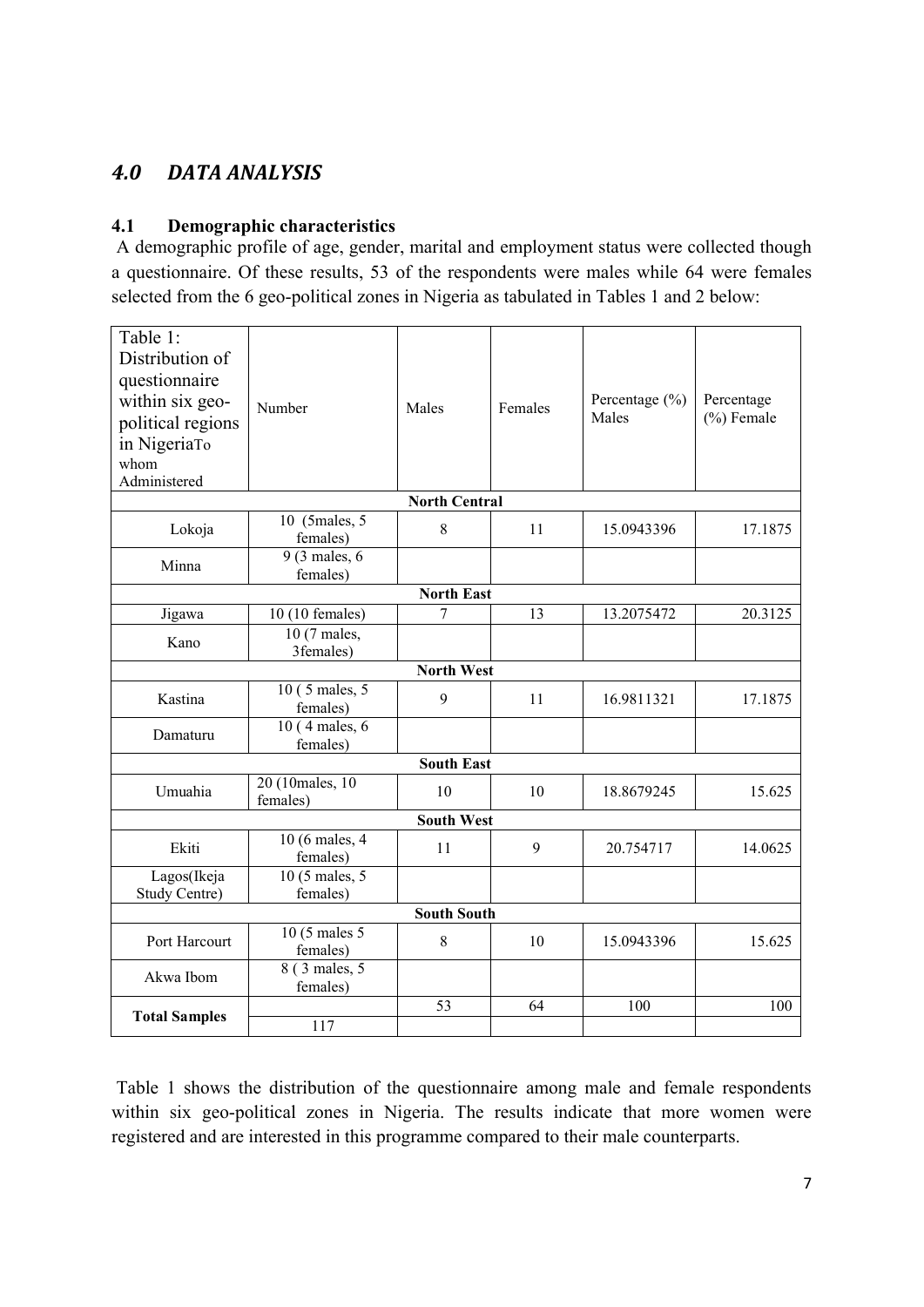#### **4.2 Data Analysis**

Questionnaires used to collect data from the study samples on the role of ODL on the environmental science and resource management course considering the equity, access and its other social benefits to the citizens and the environment were analysed for the purpose of confirming the perception, opinion and adequacy of ODL system of education in building capacity in higher education. The responses under each section of questionnaire were analysed on the basis of modal results and the responses having the maximum frequency were arranged in descending order. The following findings were recorded as follows:



**Figure 3: Reasons provided by respondents for for registering for the ESM programme at NOUN**

Figure 3 shows the main reasons why some of the respondents registered for the ESM programme at NOUN. The graph shows there is a decreasing number of respondents as the reasons drifted to application/need of the course. Majority of the respondents had registered because of the ease of access and the low cost of education.

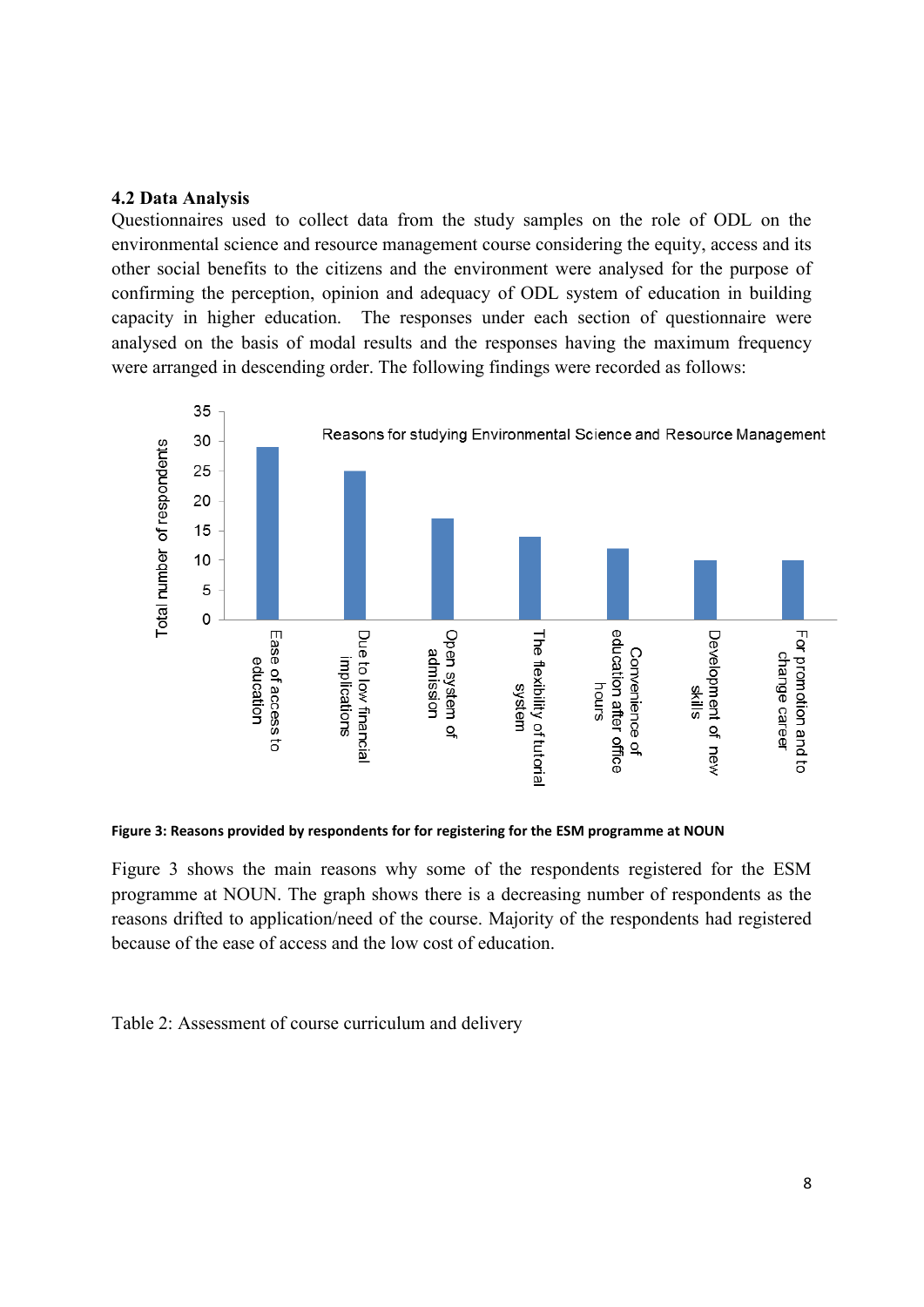| <b>Course Contents of ESM</b>      | $\frac{6}{9}$ | Grade        |
|------------------------------------|---------------|--------------|
| Relevance of course to job         | 73            | Very Good    |
| Course outline and syllabus        | 67            | Good         |
| Course Materials and their subject | 57            | Satisfactory |
| Availability of Course materials   | 52            | Satisfactory |
| Delivery:                          |               |              |
| <b>Study Centre environment</b>    | 65            | Good         |
| Relevance of assignments           | 62            | Good         |
| Facilitators' knowledge of courses | 69            | Good         |
| Study guidelines                   | 58            | Satisfactory |
| Assessment:                        |               |              |
| <b>Assignment Marking</b>          | 65            | Good         |
| Field work                         | 47            | Fair         |
| <b>Examination and Evaluation</b>  | 68            | Good         |

Table 2 lists the how the learners rated the course curriculum and delivery. The results show that the course was relevant while the field work was rated as fair with 47%. Availability of course materials, study guidelines and the study materials were was rated as satisfactory.

Table 3: Employment status of students studying BSc. Environmental Science and Resource Management

| Occupation            |    |
|-----------------------|----|
| Teaching              | 20 |
| <b>Public Offices</b> | 15 |
| Corporate/Private     |    |
| Organisations         | 12 |
| Self employed         | 13 |
| Total employed        | 60 |
| Unemployed            |    |

Table 2 shows the employment status of some of learners who completed the questionnaires. About half of the learners in the ESM programme were employed while the others were unemployed.

Table 4: Age range of respondents

| Age (years) | Number of Percentage |                |  |
|-------------|----------------------|----------------|--|
|             | respondees           | $\binom{0}{0}$ |  |
| < 25        |                      | 40%            |  |
| $25 - 35$   | 50                   | 43%            |  |
| 35-45       |                      | 14.5%          |  |
|             |                      | $2.5\%$        |  |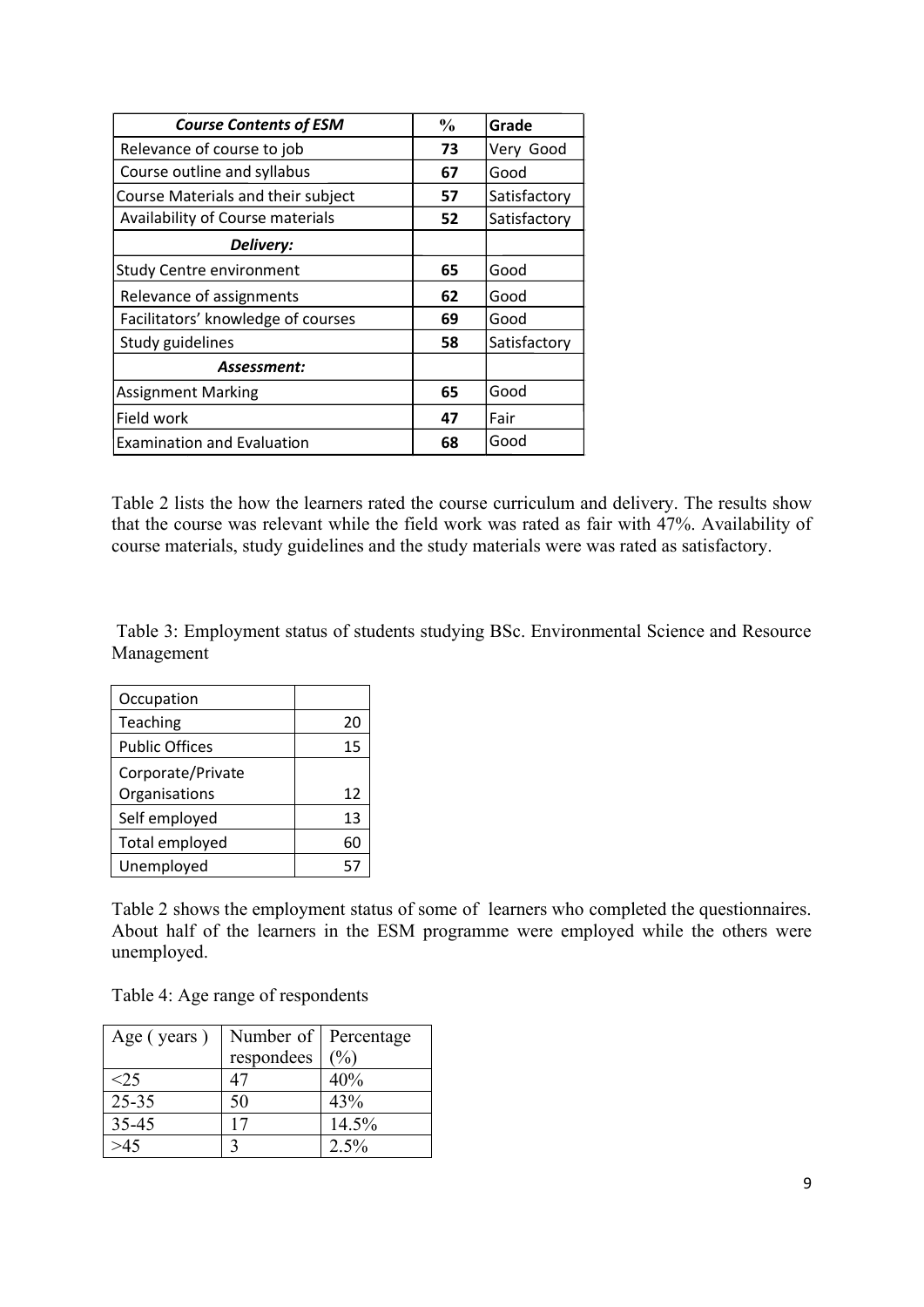Table 4 shows the age group of respondents. While 43% of the group were within the age group of 25-35 years, it was noted that there were people who were above the age of 45 years( 2.5%).

### *5. DISCUSSION*

Developing capacity in all spheres of life including social and economic development can be built if there is access to information. Such access through ODL can reach the unreached and promote growth and development in any community/nation. Various authors have made clear that if education through ODL is open, flexible and accessible, willing learners can develop skills that will take them to the next levels in the society. As such, the results of this analysis indicated that while half of the learners where unemployed, they were still able to access the degree programme. It goes to show that irrespective of their age groups and employment status, there was no limit to education and opportunities. Also, following the age range of learners from less than 25 years to more than 45 years, Bourlova's (2005) study showed that adult students were seeking educational opportunities that were more appropriate for their circumstances so that they can reconcile their work life with family obligations.

In Nigeria, when ODL is compared with the conventional mode of learning, has been noted to provide educational equity as primary access of an individual. NOUN provides education to Nigerian learners directly through her own unique admission system and not through the Joint Admissions Matriculation Board (JAMB). In Nigeria, JAMB, is a unified method of tertiary examinations by which potential students would have to sit for and pass before they are given a choice of study in their selected higher institutions. It was designed to test higher cognitive objectives such as analysis, synthesis and evaluation (Badmus and Odor 1996), which could be to a disadvantage for certain groups of people. Thus, in support of the open admission in NOUN, Campbell and Storo(1996) have stated that it enables students to register at any time of the year, thus creating opportunities and building capacity for more people

The number of female respondents who studied Environmental Science and Resource management outnumbered the males. Through this, we agree with the study of Abdelmuhdi et.al, (2010) that when education contributes to the development of women, it has farreaching and positive consequences for the societies in which they live. Also, the World Bank study (2007) shows that women in the continent of Asia use distance learning to improve their income and to create jobs through which they can help their families and educate their children and in addition to developing their skills, strengthen their self-confidence and learning new things. From the response, this study confirms that ODL is creating access to women, allowing equity between men and women unlike before as in the cases cited above.

The opportunity of Environmental Science and Resource Management in ODL has further broadened the minds of existing workers who work in corporate organisations to have a chance of upward or horizontal mobility, improve their lot and allow for a change of career. This is in line with the assertion of Cano et.al, 2010 who observed that ODL's mode of education guarantees equal opportunities, educational inclusion and the avoidance of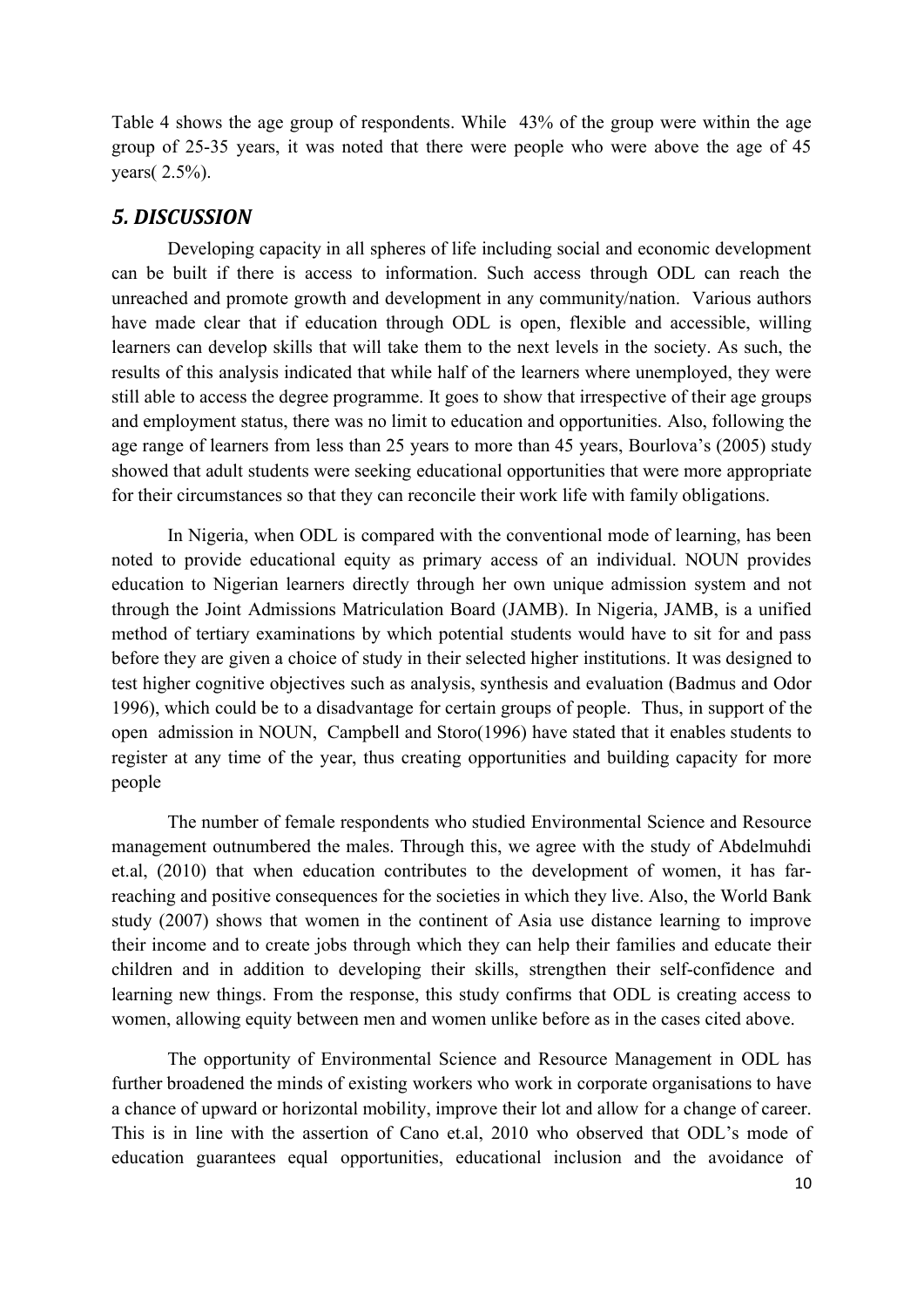discrimination and acts as a compensating element for personal, cultural, economic and social justice, with special attention to those that are disabled. The challenge of this course is that of course material availability. Although most of the course materials have been provided online and in print form for students' use, there is still the challenge of accessibility especially where various internet service providers are slow, or not connecting when they are needed, challenge of electricity. And, learners that are based in the rural areas might find this method discouraging. But, to resolve this problem, the university is improving the I.T service provided at the universities' study centres.

Respondents have rated the ESM course content, delivery and assessment as either good or satisfactory. However, field work had been rated as fair. The study of Vassala (2006) on this area has shown that the possibility of field study as an educational technique in ODL is still a challenge and being developed. For a course such as Environmental Science and Resource Management, difficulties might exist in terms of time consumed in the preparation and implementation the field work among diverse learners in various locations/regions. However, NOUN is currently working with tutors at the various study centres to explore field studies which are peculiar to the geographic locations of the learners. It is a hoped that field study will make the education process more active, enable the learners to understand their local environment, develop more skills and competencies and also encourage team work (Vassala, 2006).

#### *6. CONCLUSION AND RECOMMENDATION*

Following the analysis and discussions in this paper, I can conclude that capacity building in environmental management through the course offered at NOUN-Environmental Science and Resource Management is an important area especially in the sustenance of natural and human resources for the present and the future. Through an integrated course such as this and offered through the ODL, skills in environmental monitoring, regulation, management, impact assessment, resource control among could be learnt which will help to protect local environments where learners reside. Through the flexibility of the tutorial and teaching system of ODL adopted by NOUN, the convenience of teaching time and low charges of the course has continued to attract a lot of students and most of the students look forward to a better future in life. In spite of all these however, more work needs to be done in terms of bringing to light the intended purpose of understanding the nature of the environment from the basics especially to people who are not inclined to the science subjects, but who are eager to receive education. Furthermore, as more and more people adopt ODL as a means of achieving higher environmental education, it is believed that the literacy base of the country will advance and the skilled capacity will be boosted. This will consequently bring about increase in equity and equality in terms of employment levels and boost socioeconomic development in the country and beyond.